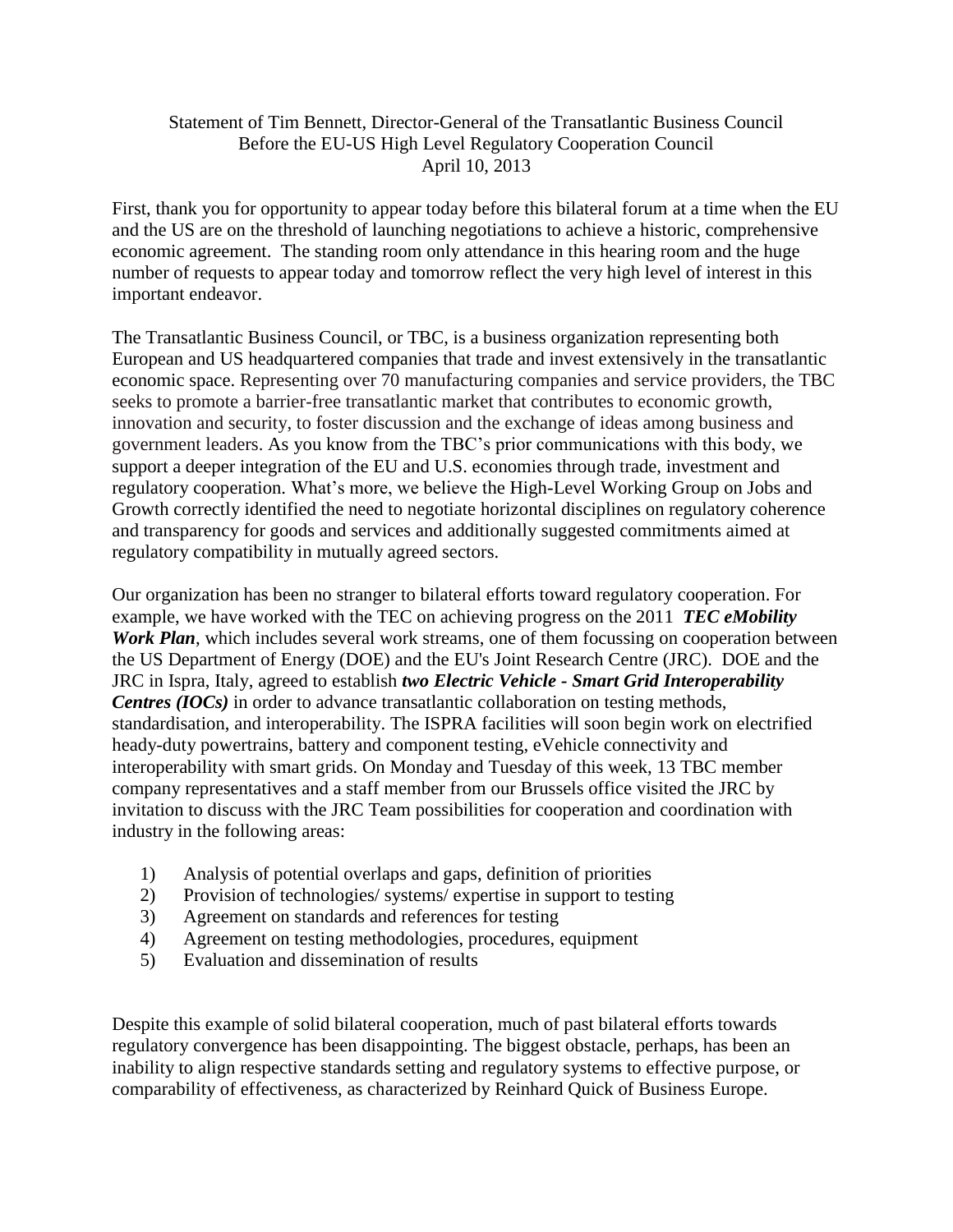Transatlantic alignment would meet a common ambition that is shared by consumers, business and government alike, and should aim to agree on single sets of high quality norms. Evidence suggests that risk is managed differently in the two systems, i.e. employing more ex ante precaution by way of regulation in the EU, and more ex post facto litigation risk in the US. Our societies however price risk essentially at the same level. In fact, it would be surprising, given broadly comparable stages of development, if consumers on one side of the Atlantic were more tolerant of unsafe products than on the other. At a practical level our inability to move forward on regulatory convergence and standard setting creates significant market distortions for businesses. At the technical level in standard setting, and agency to agency regulatory cooperation, there are cultural prejudices, procedural obstacles and business model incentives (in both EU and US standard setting) much more than there are significant technical divergences. Over time, these differences have been allowed to sustain a series of intractable positions and stalemates in international fora and in discussions about mutual recognition.

The TTIP provides the opportunity to move beyond the shortcomings and limited steps forward made in the past and make significant progress toward regulatory convergence. In general, the TBC generally would like to see agreement on common processes, approaches and mandates for regulatory agencies, sub-federal entities in the US and member states as much as possible, and, critically important, to make the regulatory processes as open and transparent as possible. It is unlikely all regulatory issues can be resolved during the initial negotiations, and this should not preclude closing a TTIP agreement. What is important is progress in reducing regulatory dissonance, duplication, and contradictory regulations, all of which oftentimes unnecessarily increase operating costs and undermine global competitiveness. In addition, we suggest the following:

- 1. Strengthen the High Level Transatlantic Regulatory Council of key US and EU regulators to develop common approaches to regulation, with an overarching Framework Regulatory Accord, that would embody many of the principles of transparency embodied in the U.S. Administrative Procedures Act;
- 2. Find areas where identical standards can be adopted, for example in the automobile area where the European and American industries are so deeply integrated that common safety standards can be adopted,
- 3. Adoption of the principle wherever possible to "tested once, tested in both markets", even if it is to each other's standards rather than one standard.
- 4. A transatlantic impact statement for all regulations over a certain economic impact, with notice to the other side, and opportunity to comment;
- 5. Agreement on common regulatory standards, like sound science-based approaches, and using the least costly alternative to achieve the desired result;
- 6. Develop a "harmonized legislative framework to recognize and adopt international standards, not limited to just those developed by ISO, ITU, and IEC but any international body that meets the criteria set forth by the WTO Committee on Technical Barriers to Trade."
- 7. Interoperability of product standards that will work equally on both sides of the agreements.
- 8. Develop common EU-US standards on major new products, where there are no legacy issues, such as Internet-based products and services.